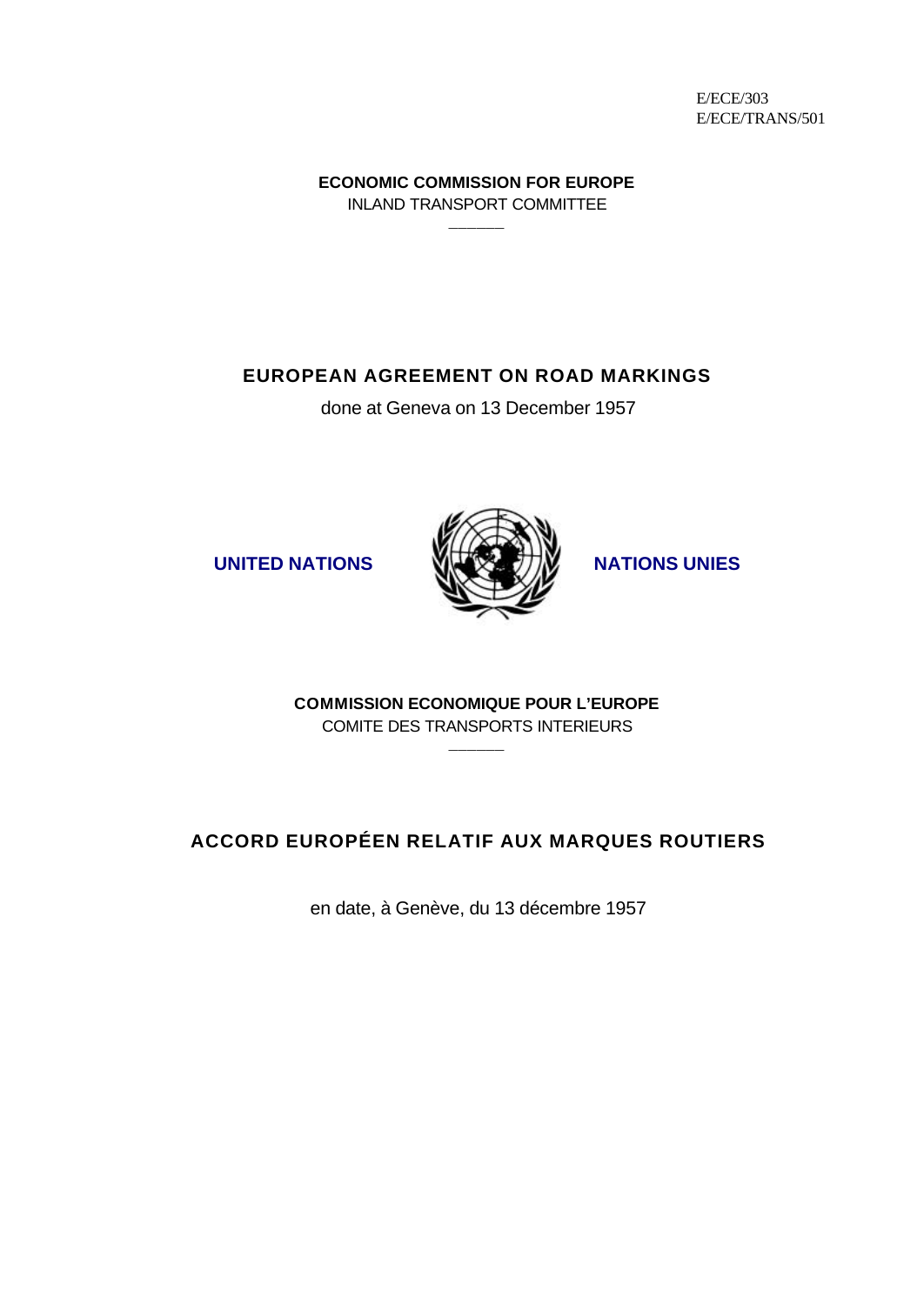## **EUROPEAN AGREEMENT ON ROAD MARKINGS**

THE CONTRACTING PARTIES,

DESIRING to contribute to the safety of international road traffic by ensuring uniformity in road markings,

HAVE AGREED as follows:

## Article 1

- 1. For the purpose of this Agreement:
	- a) The term "road markings" shall mean markings on the surface of the travelled way or on its ancillary works such as kerbs, footpaths, shoulders, for the guidance and regulation or road users.
	- b) The term "surface markings" shall mean road markings on the surface of the travelled way.

2. For the purpose of this Agreement, surface markings shall be classified as follows:

- a) longitudinal markings;
- b) transverse markings;
- c) other markings.

## Article 2

1. Longitudinal markings shall consist of continuous lines and broken lines.

2. When a longitudinal marking consists of a continuous line, no vehicle shall be allowed to cross or straddle it. Exceptions to this rule may be authorized by each Contracting Party when it is necessary in order to give access to property along the road.

3. When a longitudinal marking consists of a broken line, vehicles shall be allowed to cross it, provided that traffic rules are respected. Broken lines may take different forms according to circumstances.

4. When a longitudinal marking consists of a continuous line adjacent to a broken line, it shall have the meaning of the line nearest to the vehicle at the start of the manoeuvre.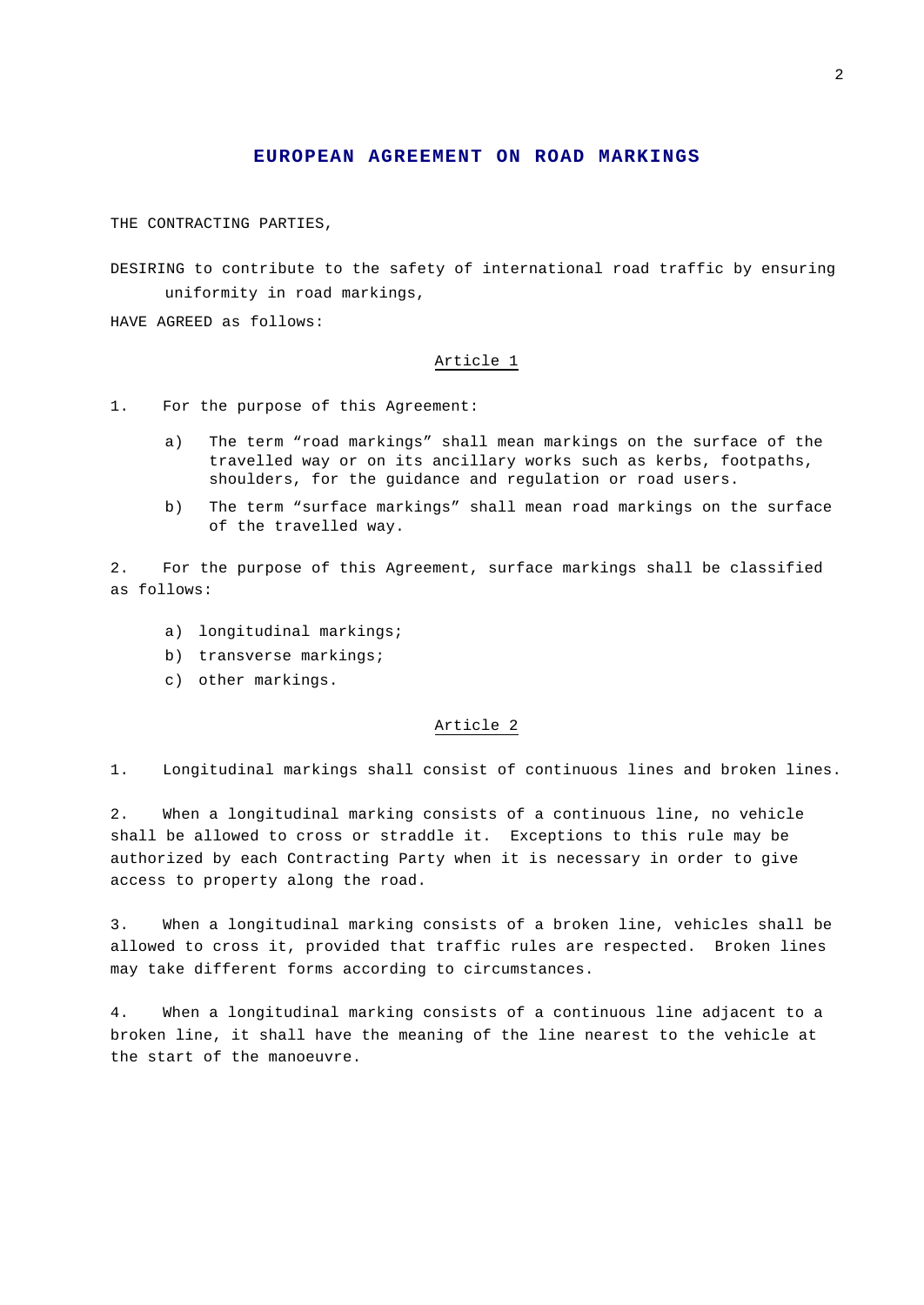2. When a transverse marking consists of a continuous line across one or more traffic lanes, it shall indicate the line behind which drivers should stop when complying with a "STOP AT INTERSECTION" sign, with an indication given by a traffic light signal or a traffic controller, or with any other traffic regulation.

3. A transverse marking consisting of broken transverse lines may be used in the cases indicated in the recommendations to be adopted at meetings which representatives of the Contracting Parties attend or are invited to attend.

#### Article 4

Other surface markings such as arrows, oblique parallel lines or words painted on the travelled way may be used to repeat the indications given by vertical signs or to give road users indications which cannot be suitably conveyed by vertical signs.

## Article 5

Each Contracting Party may provide for road markings to take the form of studs, but in the case of surface markings it shall require, in order to avoid all possibility of confusion, that the studs be placed at different intervals for continuous and broken lines.

## Article 6

1. Road surface markings shall be yellow or white; the latter, however, may be replaced by shades of silver or light grey.

2. When both colours are used in a particular country, one shall be used for markings intended for moving vehicular traffic other than border lines, and the other shall be used for markings indicating parking and waiting regulations, and for border lines; markings intended for pedestrians or cyclists, however, shall all be of the same colour.

## Article 7

1. Markings may be used on ancillary works of the roadway, particularly kerbs and shoulders, to improve the visibility, especially at night, of the kerbs or of obstacles on the road. They may also be used to indicate areas where waiting is forbidden, or to give other similar indications.

2. Each Contracting Party shall keep the same colour or given combination of colours for all road markings of the same type on ancillary works of the roadway.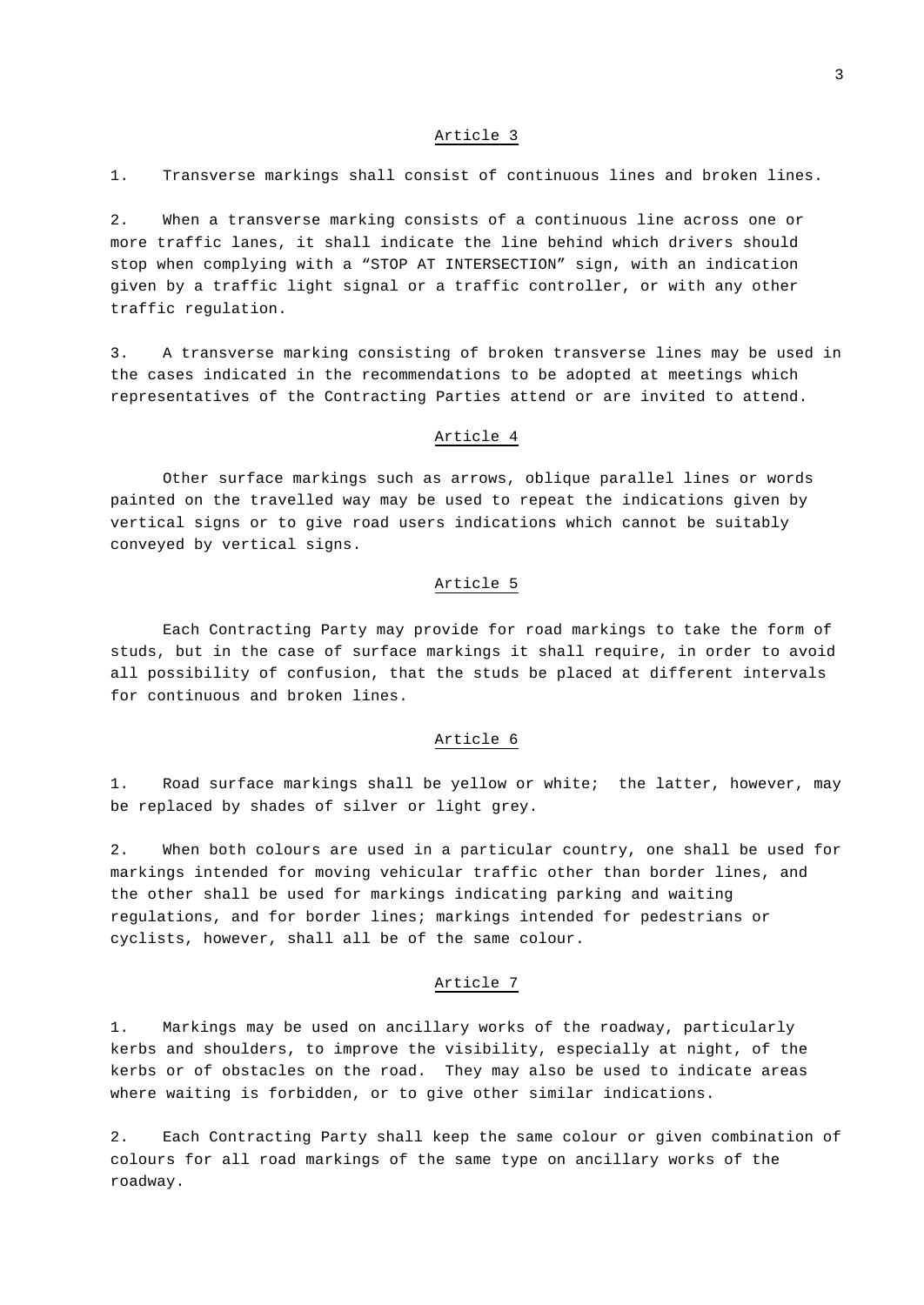At the time of laying or renewing road markings, the Contracting Parties shall endeavour to apply the recommendations to be adopted at meetings which representatives of the Contracting Parties attend or are invited to attend.

#### Article 9

1. Countries members of the Economic Commission for Europe and countries admitted to the Commission in a consultative capacity under paragraph 8 of the Commission's Terms of Reference may become Contracting Parties to this Agreement -

- (a) by signing it;
- (b) by ratifying it after signing it subject to ratification;
- (c) by acceding to it.

2. Such countries as may participate in certain activities of the Economic Commission for Europe in accordance with paragraph 11 of the Commission's Terms of Reference may become Contracting Parties to this Agreement by acceding thereto after its entry into force.

3. The Agreement shall be open for signature until 28 February 1958, inclusive. Thereafter it shall be open for accession.

4. Ratification or accession shall be effected by the deposit of an instrument with the Secretary-General of the United Nations.

## Article 10

1. This Agreement shall come into force on the ninetieth day after five of the countries referred to in article 9, paragraph 1, have signed it without reservation or ratification or have deposited their instruments of ratification or accession.

2. For any country ratifying or acceding to it after five countries have signed it without reservation of ratification or have deposited their instruments of ratification or accession, this Agreement shall enter into force on the ninetieth day after the said country has deposited its instrument of ratification or accession.

# Article 11

1. Any Contracting Party may denounce this Agreement by so notifying the Secretary-General of the United Nations.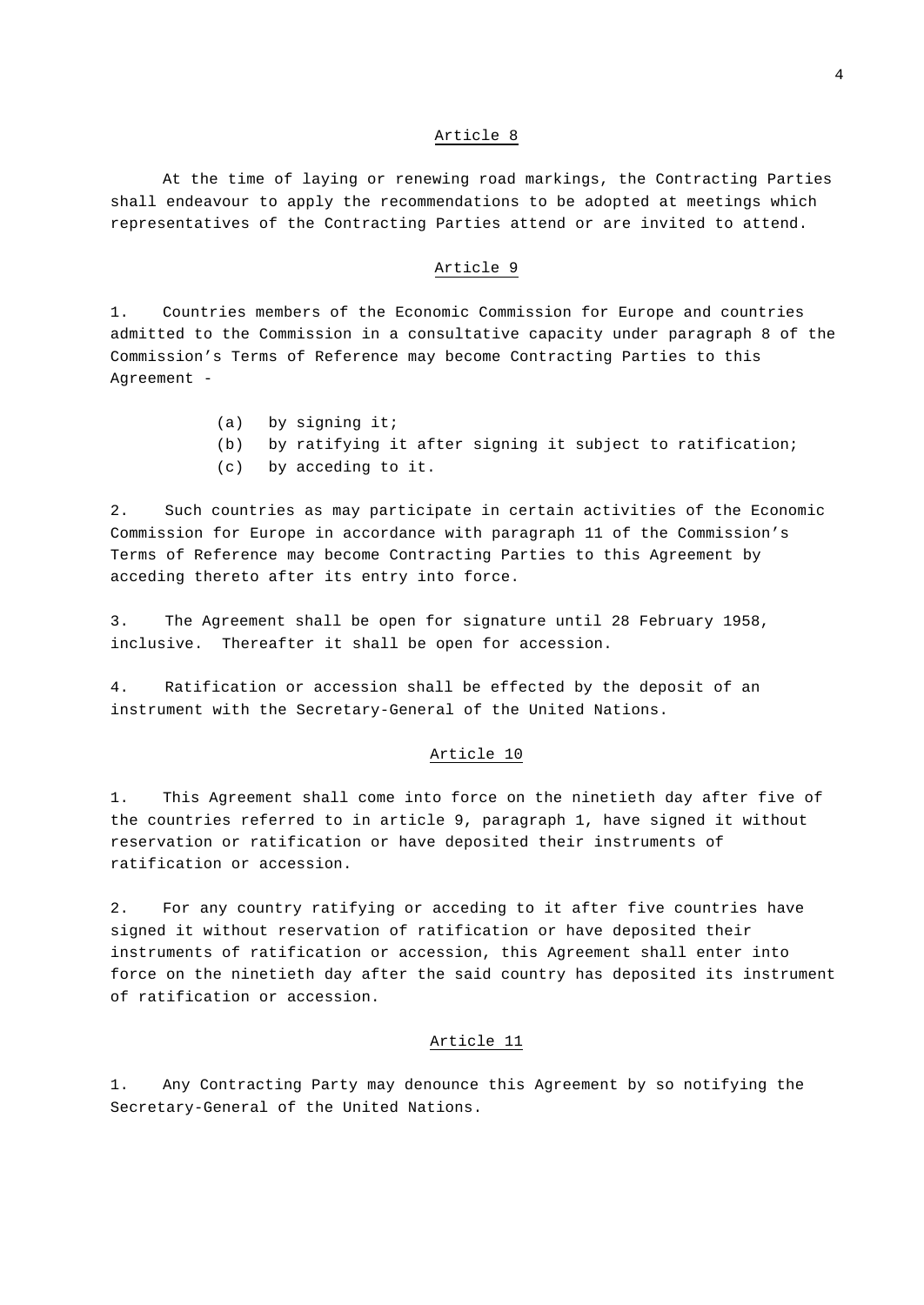2. Denunciation shall take effect fifteen months after the date of receipt by the Secretary-General of the notification of denunciation.

## Article 12

This Agreement shall cease to have effect if, for any period of twelve consecutive months after it has entered into force, the number of Contracting Parties is less than five.

## Article 13

1. Any country may, at the time of signing this Agreement without reservation of ratification or of depositing its instruments of ratification or accession or at any time thereafter, declare by notification addressed to the Secretary-General of the United Nations that this Agreement shall extend to all or any of the territories for the international relations of which it is responsible. The Agreement shall extend to the territory or territories named in the notification as from the ninetieth day after its receipt by the Secretary-General, or, if on that day the Agreement has not yet entered into force, as from its entry into force.

2. Any country which has made a declaration under paragraph 1 of this article extending this Agreement to any territory for whose international relations it is responsible may denounce the Agreement separately in respect of that territory in accordance with the provisions of article 11 of the Agreement.

## Article 14

1. Any dispute between two or more Contracting Parties concerning the interpretation or application of this Agreement shall so far as possible be settled by negotiation between them.

2. Any dispute which is not settled by negotiation shall be submitted to arbitration if any one of the Contracting Parties in dispute so requests and shall be referred accordingly to one or more arbitrators selected by agreement between the Parties in dispute. If within three months from the date of the request for arbitration the Parties in dispute are unable to agree on the selection of an arbitrator or arbitrators, any of those Parties may request the Secretary-General of the United Nations to nominate a single arbitrator to whom the dispute shall be referred for decision.

3. The decision of the arbitrator or arbitrators appointed under paragraph 2 of this article shall be binding on the Contracting Parties in dispute.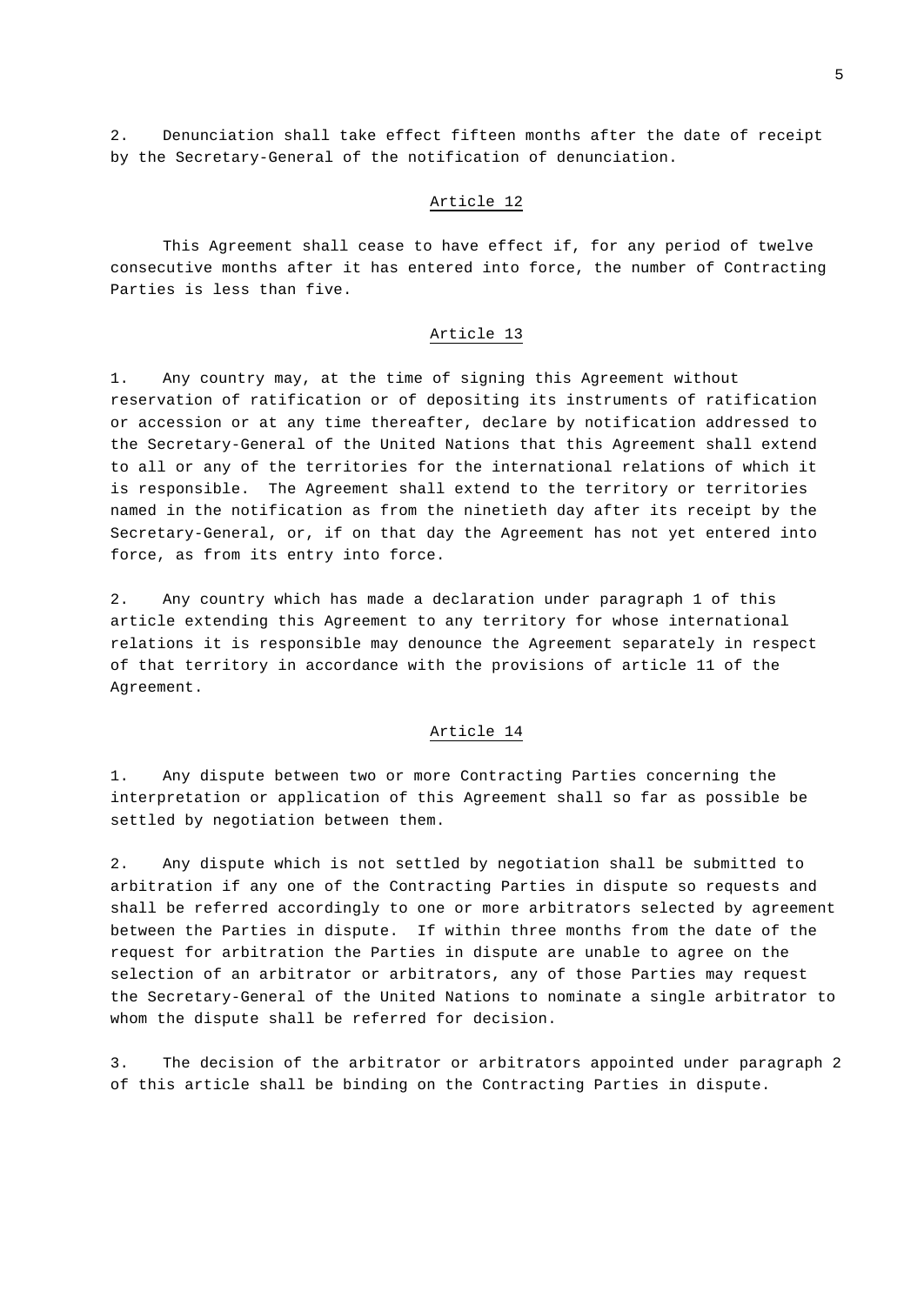1. Each Contracting Party may, at the time of signing, ratifying, or acceding to this Agreement, declare that it does not consider itself bound by article 14 of the Agreement. Other Contracting Parties shall not be bound by article 14 in respect of any Contracting Party which has entered such a reservation.

2. Any Contracting Party having entered a reservation as provided for in paragraph 1 of this article may at any time withdraw such reservation by notifying the Secretary-General of the United Nations.

3. No other reservation to this Agreement shall be permitted.

## Article 16

1. Any Contracting Party may propose one or more amendments to this Agreement. The text of any proposed amendments shall be transmitted to the Secretary-General of the United Nations, who shall transmit it to all Contracting Parties and inform all other countries referred to in article 9, paragraph 1.

2. Any proposed amendment circulated in accordance with paragraph 1 of this article shall be deemed to be accepted if no Contracting Party expresses an objection within a period of six months following the date of circulation of the proposed amendment by the Secretary-General. In this event the amendment shall enter into force for all Contracting Parties three months after the expiry of the aforesaid period of six months.

3. If, within the period of six months referred to in paragraph 2 of this article an objection to the proposed amendment has been expressed, the amendment shall be deemed not to have been accepted and shall be of no effect whatever.

# Article 17

In addition to the notifications provided for in article 16 of the Agreement, the Secretary-General of the United Nations shall notify the countries referred to in article 9, paragraph 1, and the countries which have become Contracting Parties under article 9, paragraph 2, of –

- (a) signatures, ratifications and accessions under article 9;
- (b) the dates of entry into force of this Agreement in accordance with article 10;
- (c) denunciations under article 11;
- (d) the termination of this Agreement in accordance with article 12;
- (e) notifications received in accordance with article 13;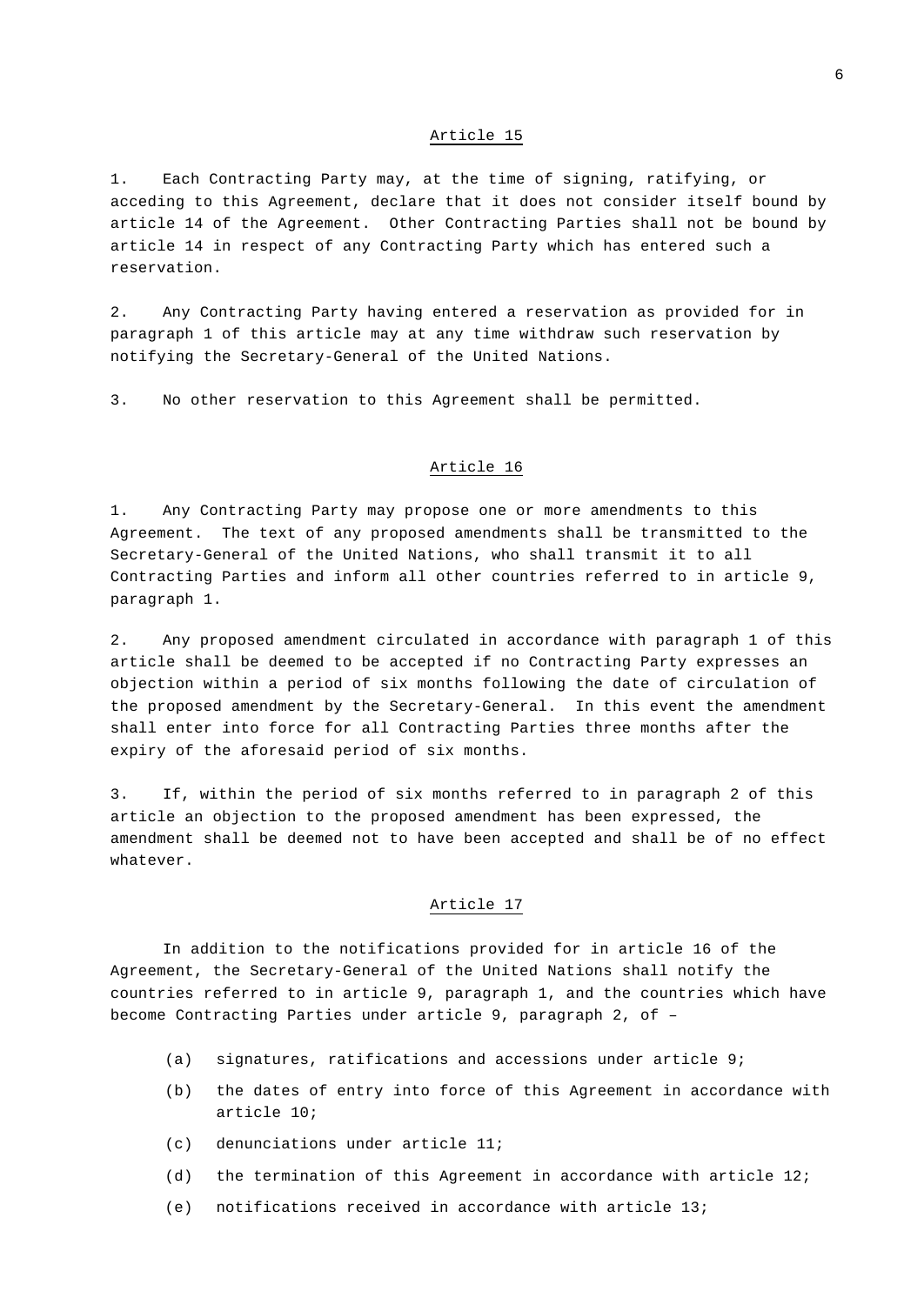- (f) declarations and notifications received in accordance with article 15, paragraphs 1 and 2;
- (g) the entry into force of any amendment, or the objections expressed to a draft amendment, in accordance with article 16.

After 28 February 1958, the original of this Agreement shall be deposited with the Secretary-General of the United Nations, who shall transmit certified true copies to each of the countries mentioned in article 9, paragraphs 1 and 2.

IN WITNESS WHEREOF, the undersigned being duly authorized thereto, have signed this Agreement.

DONE at Geneva, this thirteenth day of December one thousand nine hundred and fifty-seven in a single copy in the English and French languages, each text being equally authentic.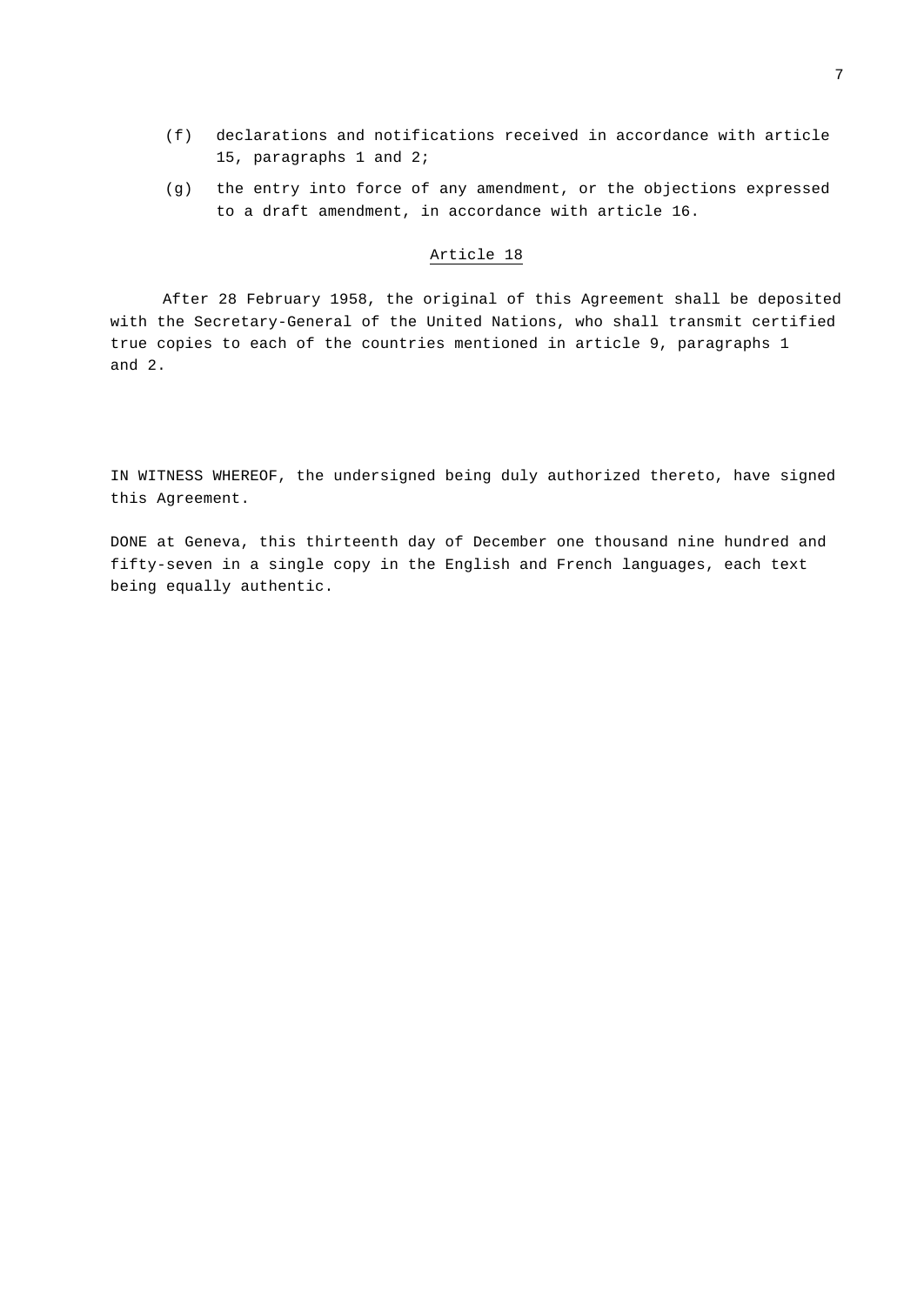## **ACCORD EUROPEEN RELATIF AUX MARQUES ROUTIERES**

LES PARTIES CONTRACTANTES,

DESIREUSES de contribuer à la sécurité de la circulation routière internationale par l'uniformisation des marques routières,

SONT CONVENUES de ce qui suit :

#### Article premier

1. Aux fins du présent Accord, on entend :

- a) par « marques routières » les marques apposées sur la surface de la chaussée ou de ses ouvrages-annexes, tels que bordures, trottoirs, accotements, dans le but d'organiser la circulation,
- b) par « marques sur chaussée » les marques routières réalisées sur la surface de la chaussée.
- 2. Aux fins du présent Accord, les marques sur chaussée sont classées en :
	- a) marques longitudinales,
	- b) marques transversales,
	- c) autres marques.

#### Article 2

1. Les marques longitudinales se composent de lignes continues et de lignes discontinues.

2. Une marque longitudinale consistant en une ligne continue signifie qu'il est interdit à tout véhicule de la franchir ou de la chevaucher. Chaque Partie contractante peut autoriser une dérogation à cette interdiction lorsque cela est nécessaire pour l'accès aux propriétés riveraines.

3. Une marque longitudinale consistant en une ligne discontinue peut être franchie par les véhicules, sous réserve de l'application des règlements de circulation. Des formes différentes peuvent être données aux lignes discontinues selon les cas.

4. Une marque longitudinale consistant en une ligne continue accolée à une ligne discontinue a la signification de la ligne la plus proche du véhicule au début de la manoeuvre.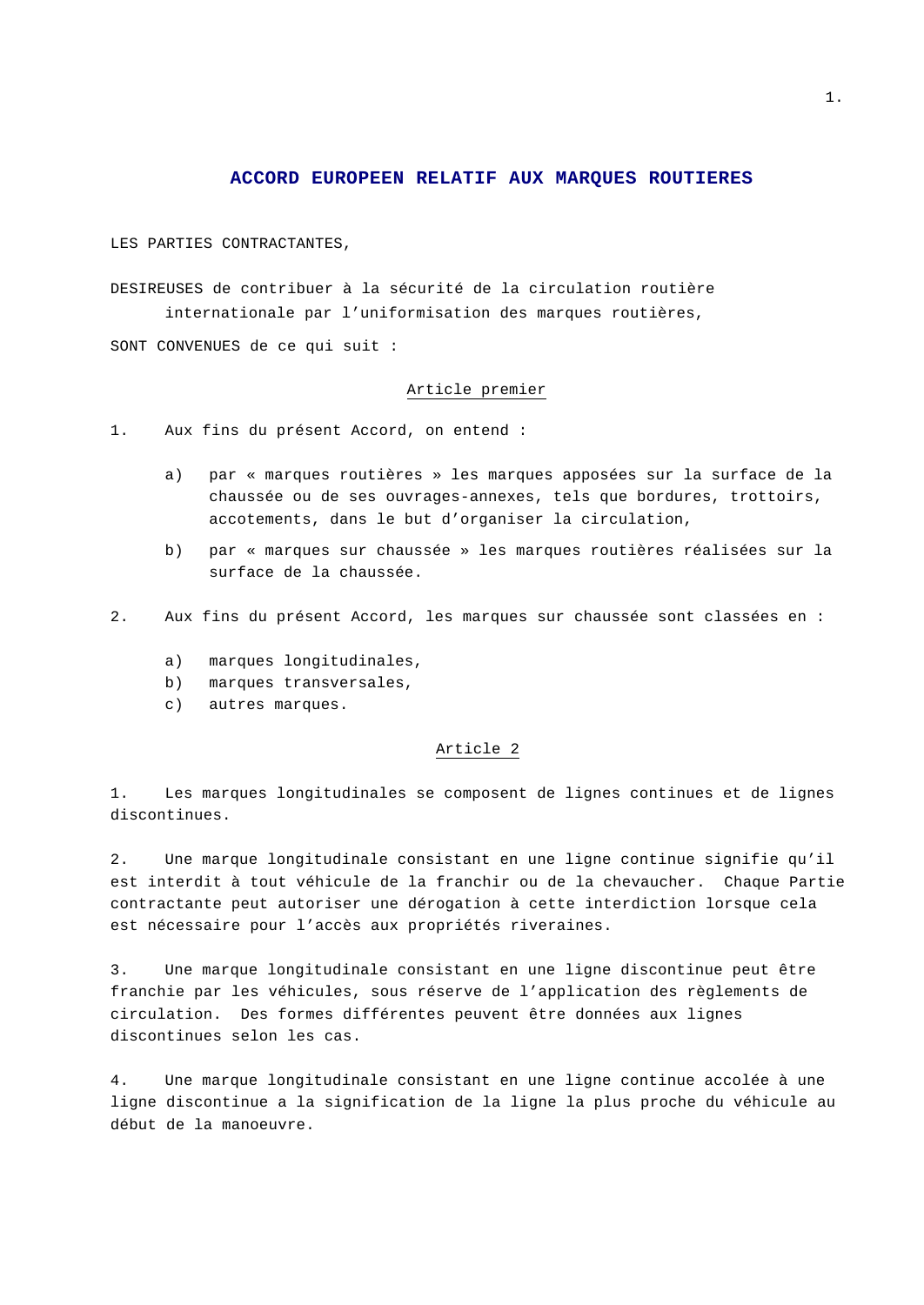1. Les marques transversales se composent de lignes continues et de lignes discontinues.

2. Une marque transversale consistant en une ligne transversale continue tracée sur la largeur d'une ou de plusieurs voies de circulation indique la ligne de l'arrêt imposé soit par le signal « Arrêt à l'intersection », soit par un signal lumineux ou un signe donné par un agent de la circulation, soit, en général, par la réglementation de la circulation.

3. Des marques transversales consistant en lignes transversales discontinues peuvent être employées dans les cas prévues aux recommandations qui seront adoptées au cours de réunions auxquelles prennent part ou sont convoqués des représentants des Parties contractantes.

## Article 4

D'autres marques sur chaussée, telles que des flèches, des lignes parallèles obliques ou des inscriptions apposées sur la chaussée, peuvent être employées pour répéter les indications données par des signaux verticaux ou pour donner aux usagers de la route des indications qui ne peuvent être données de façon appropriée par des signaux verticaux.

## Article 5

Chaque Partie contractante peut prévoir que les marques routières peuvent être constituées par des plots, mais, en ce qui concerne les marques sur chaussée, elle prévoira alors, afin d'éviter tout risque de confusion, que l'espacement des plots sera différent selon qu'il s'agira de matérialiser une ligne continue ou une ligne discontinue.

## Article 6

1. Les marques sur chaussée sont de couleur jaune ou blanche ; cette dernière peut toutefois être remplacée par une couleur de nuance argent ou gris clair.

2. Lorsque, dans un pays, les deux couleurs sont employées, l'une d'elles est utilisée pour les marques destinées aux véhicules en mouvement, à l'exception des lignes délimitant la chaussée, et l'autre est utilisée pour les marques indiquant la réglementation du parcage et du stationnement et pour les lignes délimitant la chaussée; en outre, les marques destinées aux piétons ou cyclistes sont toutes d'une même couleur.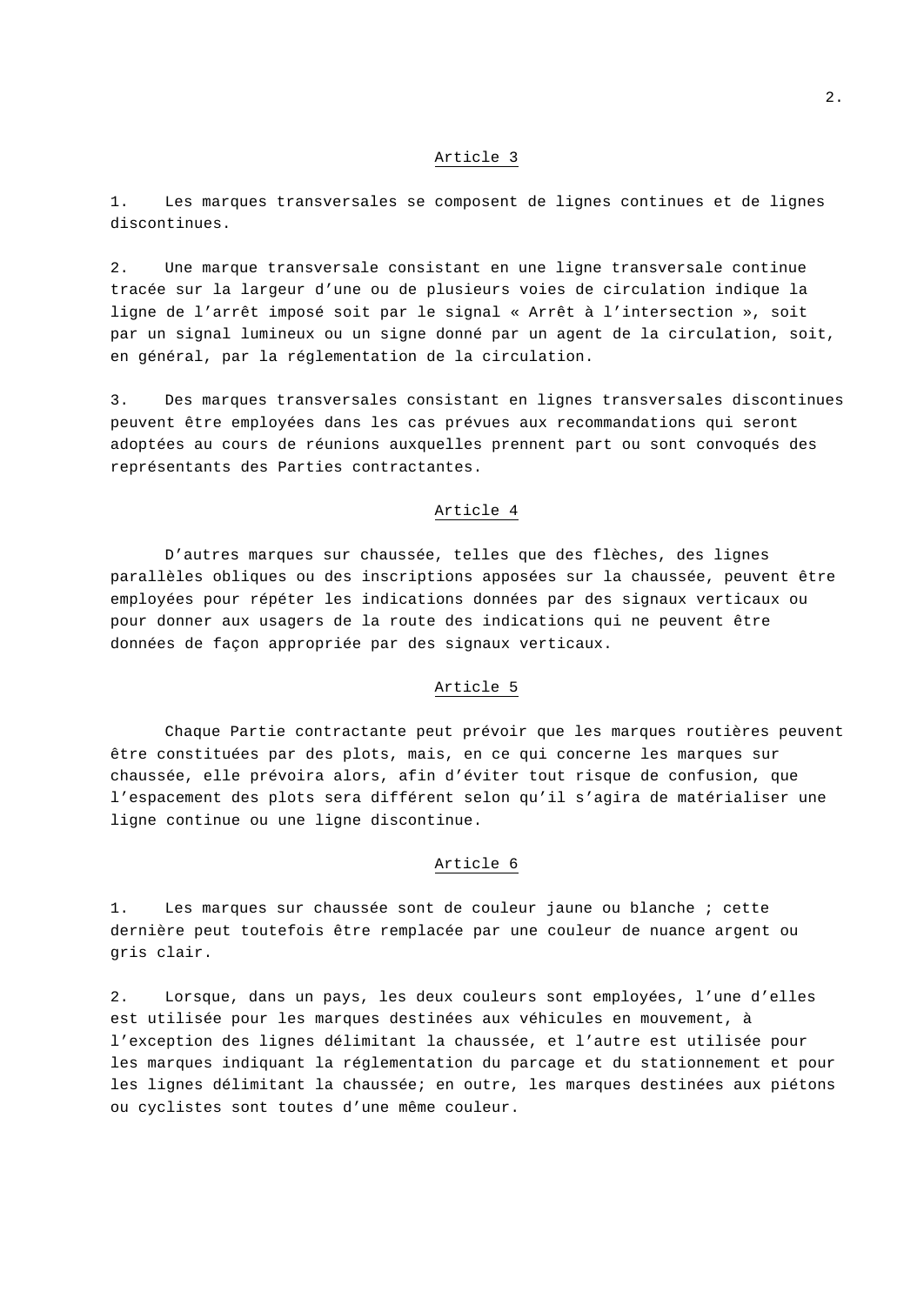1. Les marques sur les ouvrages-annexes de la route, notamment sur les bordures et les accotements, peuvent être employées pour améliorer, de nuit surtout, la visibilité des bordures ou des obstacles sur la route. Elles peuvent aussi être utilisées pour indiquer les zones de stationnement interdit ou pour donner d'autres indications similaires.

2. Chacune des Parties contractantes utilisera, pour chaque catégorie de marques routières sur les ouvrages-annexes de la chaussée, une même couleur ou une même combinaison de couleurs.

## Article 8

Les Parties contractantes s'efforceront d'appliquer, au moment de la mise en place ou du renouvellement des marques routières, les recommandations qui seront adoptées au cours de réunions auxquelles prennent part ou sont convoquée des représentants des Parties contractantes.

#### Article 9

1. Les pays membres de la Commission économique pour l'Europe et les pays admis à la Commission à titre consultatif conformément au paragraphe 8 du mandat de cette Commission peuvent devenir Parties contractantes au présent Accord -

- a) en le signant;
- b) en le ratifiant après l'avoir signé sous réserve de ratification;
- c) en y adhérant.

2. Les pays susceptibles de participer à certains travaux de la Commission économique pour l'Europe en application du paragraphe 11 du mandat de cette commission peuvent devenir Parties contractantes au présent Accord en y adhérant après son entrée en vigueur.

3. L'Accord sera ouvert à la signature jusqu'au 28 février 1958 inclus. Après cette date, il sera ouvert à l'adhésion.

4. La ratification ou l'adhésion sera effectuée par le dépôt d'un instrument auprès du Secrétaire général de l'Organisation des Nations Unies.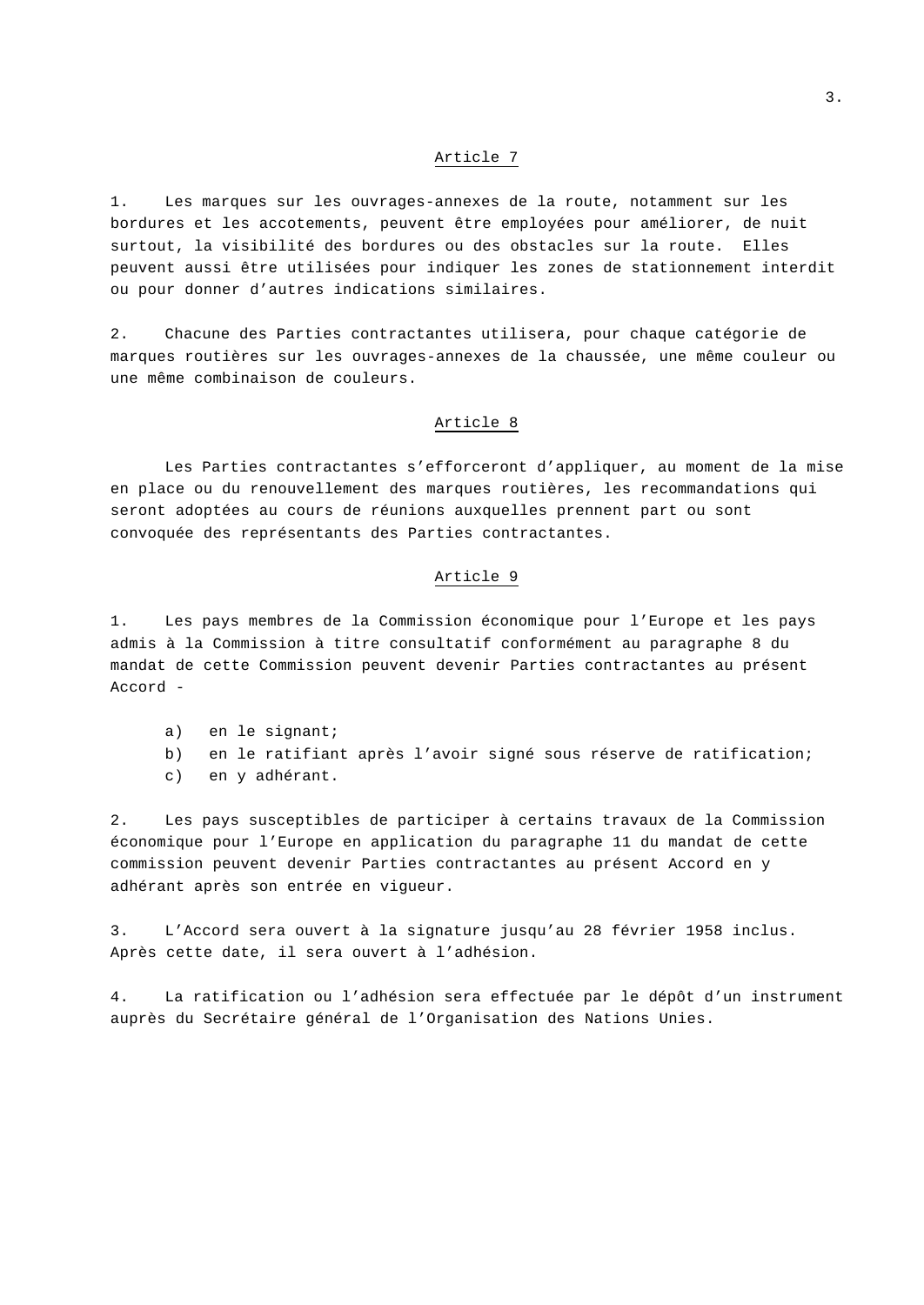1. Le présent Accord entrera en vigueur le quatre-vingt-dixième jour après que cinq des pays mentionnés au paragraphe 1 de l'article 9 l'auront signé sans réserve de ratification ou auront déposé leur instrument de ratification ou d'adhésion.

2. Pour chaque pays qui le ratifiera ou y adhérera après que cinq pays l'auront signé sans réserve de ratification ou auront déposé leur instrument de ratification ou d'adhésion, le présent Accord entrera en vigueur le quatrevingt-dixième jour qui suivra le dépôt de l'instrument de ratification ou d'adhésion dudit pays.

## Article 11

1. Chaque Partie contractante pourra dénoncer le présent Accord par notification adressé au Secrétaire général de l'Organisation des Nations Unies.

2. La dénonciation prendra effet quinze mois après la date à laquelle le Secrétaire général en aura reçu notification.

## Article 12

Le présent Accord cessera de produire ses effets si, après son entrée en vigueur, le nombre des Parties contractantes est inférieur à cinq pendant une période de douze mois consécutifs.

## Article 13

1. Tout pays pourra, lorsqu'il signera le présent Accord sans réserve de ratification ou lors du dépôt de son instrument de ratification ou d'adhésion ou à tout moment ultérieur, déclarer, par notification adressée au Secrétaire général de l'Organisation des Nations Unies, que le présent Accord sera applicable à tout ou partie des territoires qu'il représente sur le plan international. L'Accord sera applicable au territoire ou aux territoires mentionnés dans la notification à dater du quatre-vingt-dixième jour après réception de cette notification par le Secrétaire général ou, si à ce jour l'Accord n'est pas encore entré en vigueur, à dater de son entrée en vigueur.

2. Tout pays qui aura fait, conformément au paragraphe 1 du présent article, une déclaration ayant pour effet de rendre le présent Accord applicable à un territoire qu'il représente sur le plan international pourra, conformément à l'article 11 de l'Accord, dénoncer l'Accord en ce qui concerne ledit territoire.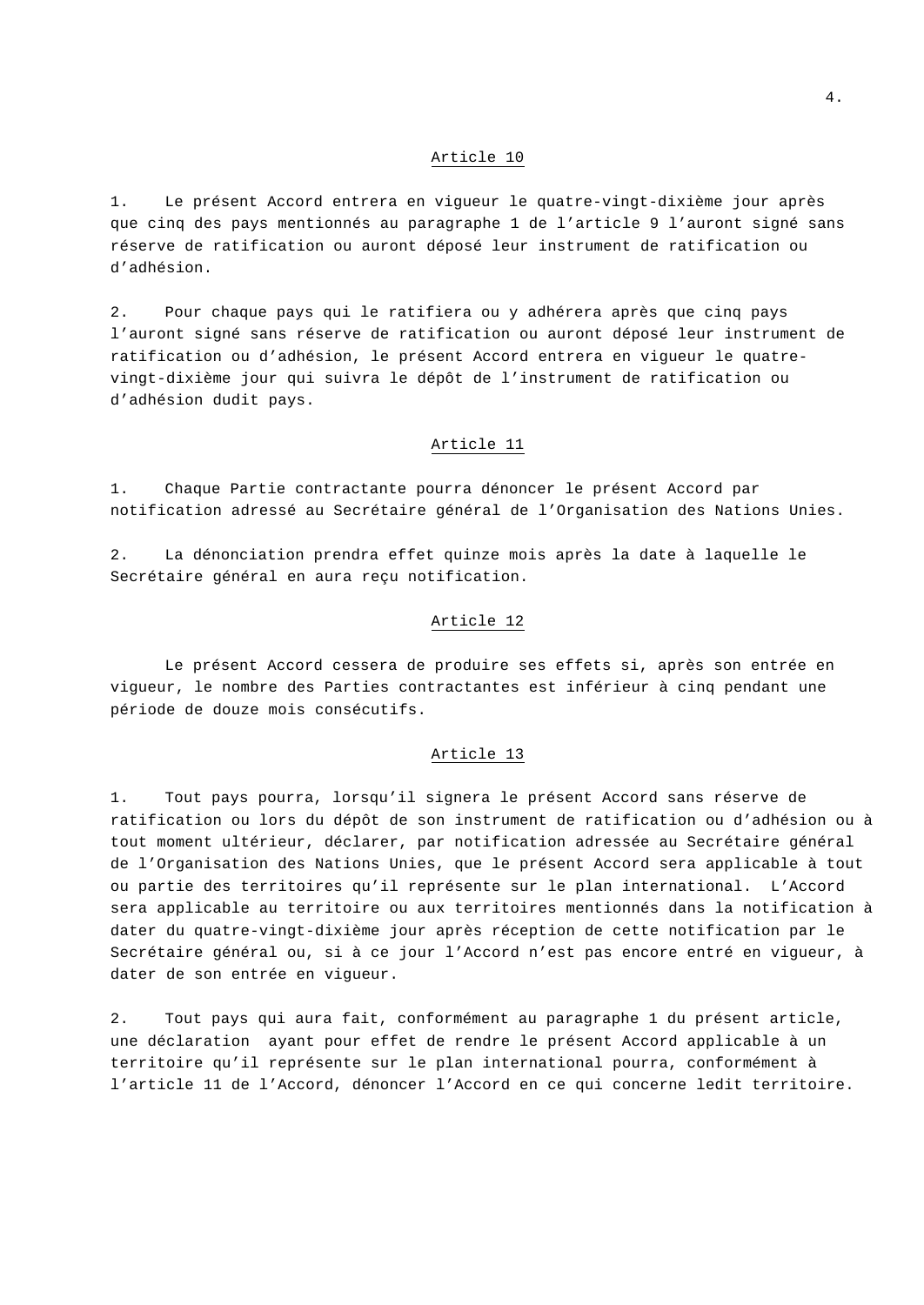1. Tout différend entre deux ou plusieurs Parties contractantes touchant l'interprétation ou l'application du présent Accord sera, autant que possible, réglé par voie de négociation entre les Parties en litige.

2. Tout différend qui n'aura pas été réglé par voie de négociation sera soumis à l'arbitrage si l'une quelconque des Parties contractantes en litige le demande et sera, en conséquence, renvoyé à un ou plusieurs arbitres choisis d'un commun accord par les Parties en litige. Si, dans les trois mois à dater de la demande d'arbitrage, les Parties en litige n'arrivent pas à s'entendre sur le choix d'un arbitre ou des arbitres, l'une quelconque de ces Parties pourra demander au Secrétaire général de l'Organisation des Nations Unies de désigner un arbitre unique devant lequel le différend sera renvoyé pour décision.

3. La sentence de l'arbitre ou des arbitres désignés conformément au paragraphe 2 du présent article sera obligatoire pour les Parties contractantes en litige.

## Article 15

1. Chaque Partie contractante pourra, au moment où elle signera ou ratifiera le présent Accord ou y adhérera, déclarer qu'elle ne se considère pas liée par l'article 14 de l'Accord. Les autres Parties contractantes ne seront pas liées par l'article 14 envers toute Partie contractante qui aura formulé une telle réserve.

2. Toute Partie contractante qui aura formulé une réserve conformément au paragraphe 1 du présent article pourra à tout moment lever cette réserve par une notification adressée au Secrétaire général de l'Organisation des Nations Unies.

3. Aucune autre réserve au présent Accord ne sera admise.

## Article 16

1. Toute Partie contractante pourra proposer un ou plusieurs amendements au présent Accord. Le texte de tout projet d'amendement sera communiqué au Secrétaire général de l'Organisation des Nations Unies, qui le communiquera à toutes les Parties contractantes et le portera à la connaissance des autres pays visés au paragraphe 1 de l'article 9.

2. Tout projet d'amendement qui aura été transmis conformément au paragraphe 1 du présent article sera réputé accepté si aucune Partie